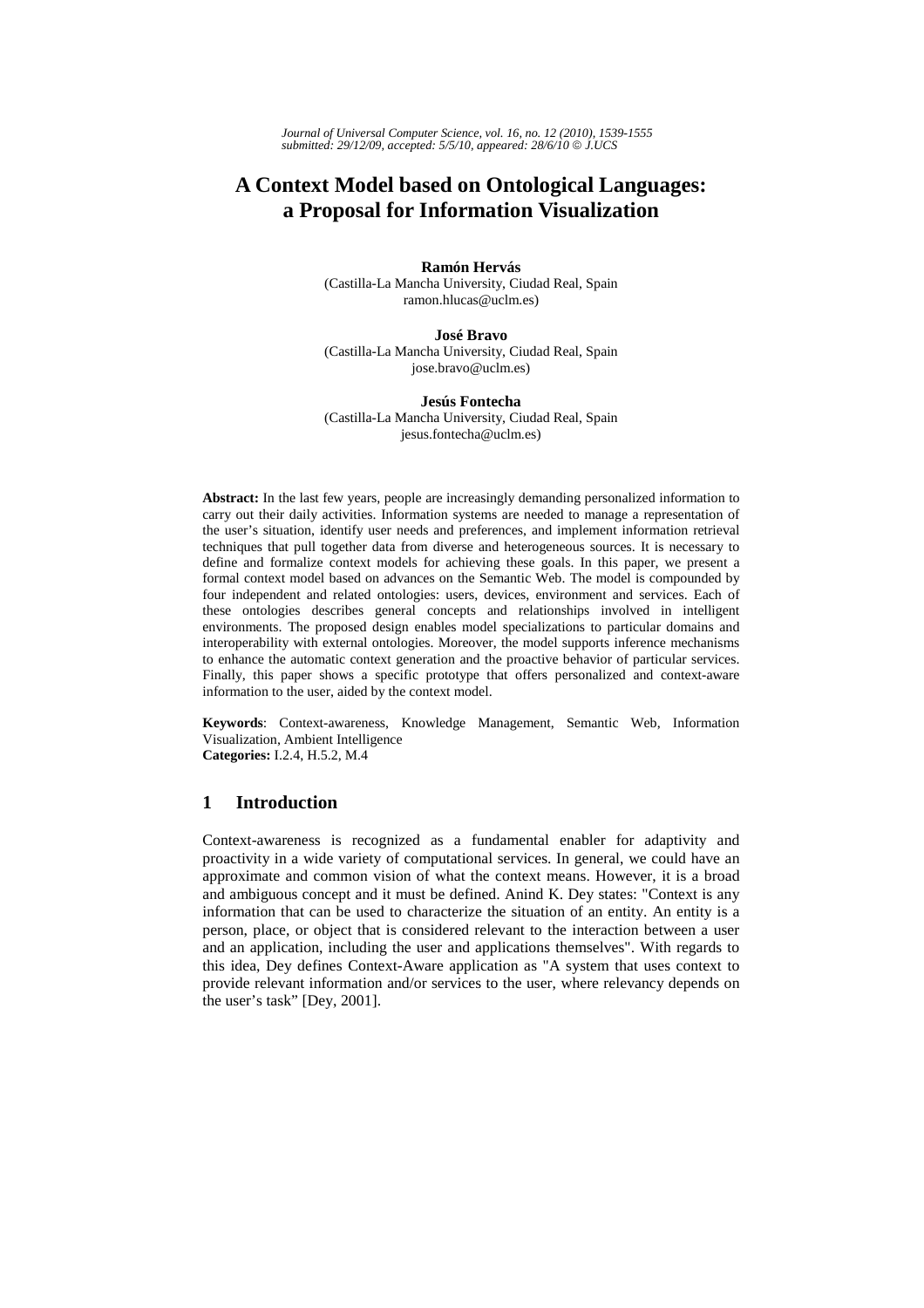#### 1540 *Hervas R., Bravo J., Fontecha J.: A Context Model based on Ontological ...*

Due to the vague and wide definition of context, we need models to characterize parts of the reality, or more precisely, to represent the context as an information source. In an initial analysis, there are five main aspects to consider, called the five W's theory: Who, Where, When, What and Why [Brooks, 2003], a theory applied to many fields, journalism and psychology among others. This classification is not enough to model the context appropriately; a more detailed taxonomy is expected. [Section 4] includes our proposal of taxonomy for modeling the context.

In this paper we propose an approach based on the Semantic Web that combines model-driven approaches and rule-based systems, increasing the expressiveness of the model, enabling knowledge management techniques and reasoning mechanisms. This method can enhance the degree of independence between context and business logic of the services, reduce the adaptation effort and increase the system flexibility.

This paper is structured as follows. [Section 2] is dedicated to analyze the context model backgrounds. [Section 3] introduces the context modeling by means of ontological approaches. [Section 4] presents our Semantic-powered context model and a particular prototype, and finally, [Section 5] concludes this paper.

## **2 Context Model Backgrounds**

In recent years, a wide trend in context modeling research is visible, involving several issues. For example, context detection, the ability to capture context information and show it to the users directly or embedded into services; explicit representation, previous knowledge about the environment and its components through a model description; context adaptation, the ability to implement or modify services by automatic context changes; context resources discovery, the ability to discover and use resources related to the current context; context queries, methods of accessing specific sets of information; and context scalability, obtaining new information from the context through existing information.

There are a variety of proposals to the mentioned issues. Model-driven approaches enable the handling of context by definition of domain-specific modeling languages. For example, UML has been widely used to this objective [Grassi and Sindico, 2007; Sheng and Benatallah, 2005; Desmet et al., 2007]. Rule-based reasoning approaches are another option that usually combines knowledge management systems with a number of rules and activation conditions to generate and manage context [D'Hondt and Jonckers, 2004; Daniele et al. 2007]. Focusing on the developed of context infrastructures, there are also multiple proposals, for example, the Context Toolkit [Dey and Abowd, 2000], a set of widgets and a distributed infrastructure that hosts software components providing applications with access to context information while hiding the details of context sensing; the DOG Project [Roman, 2003], a framework that binds applications to users, uses multiple devices simultaneously, and exploits resource management within the users' environment that reacts to context and mobility; and the SoaM Architecture [Vazquez et al., 2006], a Web-based environment reactivity model that uses orchestration mechanisms to coordinate existing smart objects in pervasive scenarios to achieve automatic adaptation to user preferences. Recently, Semantic Web languages have been used for this purpose, for example the CONON model [Gu et al., 2004], focused on representing, manipulating and accessing context information; COBRA Architecture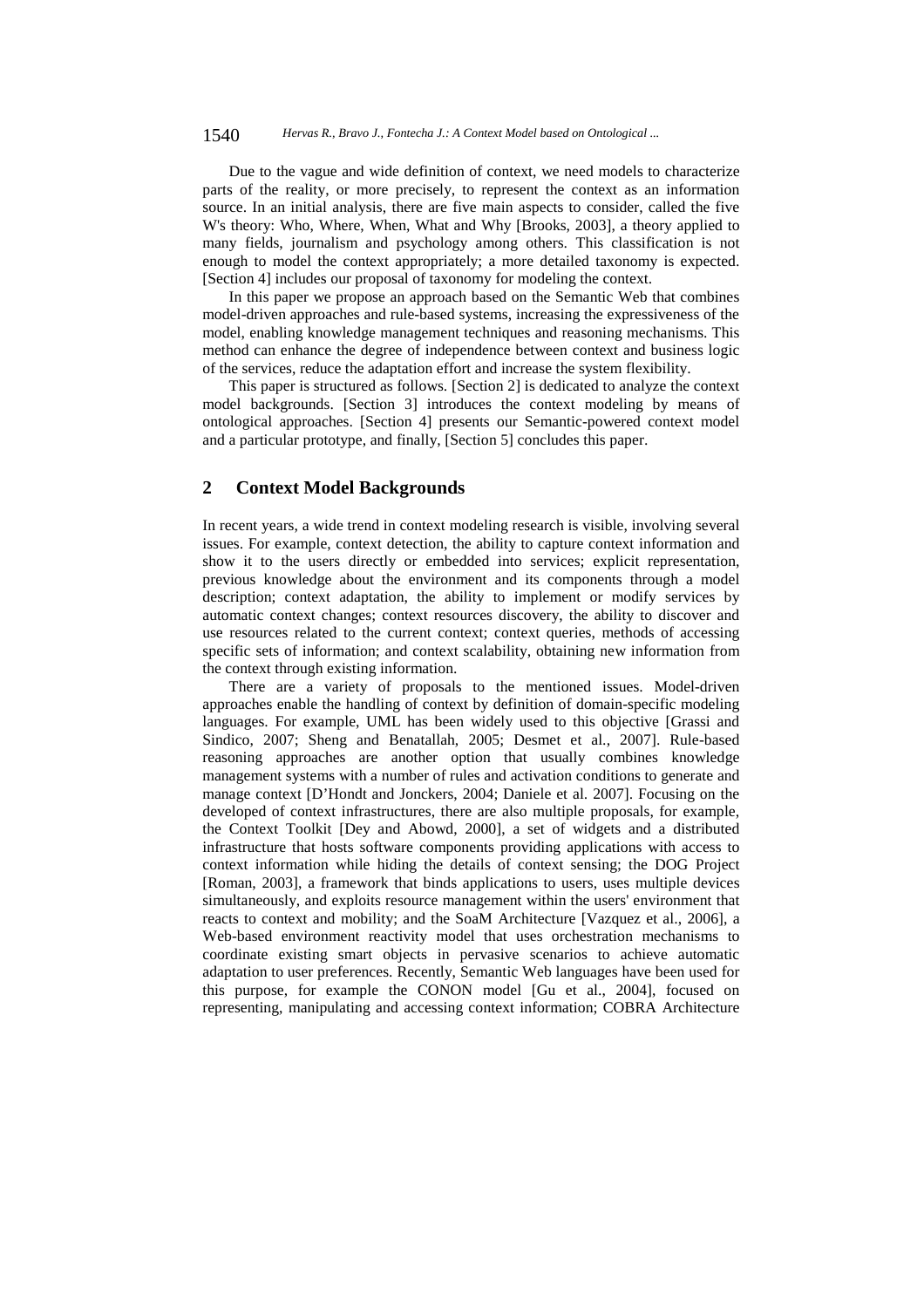[Chen et al., 2003], an agent-based infrastructure that includes a context broker in order to maintain a shared context model; and the Hatala proposals [2005], which include a rule-based system to define the behavior of an augmented audio reality system.

We can identify initial requirements to model the context, adapted and extended from [Strang and Linnhoff-Popien, 2004; Fuchs et al., 2005]:

- Generality: The quality of having widespread applicability, at least, at the studied domain. Mechanisms to adapt the model to related domains are desirable.
- Richness and detail: Usually the generality and the detail level are contradictory requirements. It is very important to attain an agreement between these issues.
- Distributed composition: Most ubiquitous systems originate from distributed systems and the context model should support this characteristic.
- Partial Validation: Context information and contextual interrelationships are complex and usually are error-prone. Development of validation mechanisms is particular desirable.
- Quality of information: Models should represent quality and richness annotations.
- Ambiguity handling: Context information is usually incomplete and/or ambiguous. The model must identify and quantify this characteristic.
- Level of formality: the formalization enables the computation of the contextual knowledge.
- Applicability to real environments: It is a particular challenge to use the context model in real environments and make it interoperable to existing systems.
- Evolutionary development: The context model should support adaptability and evolutionary design. Moreover, additional services and requirements should be integrated in the model at run-time.
- Interoperability: The existing models can be reuse or adapted, thus it is important keep in mind the needed mechanisms to interoperate models.
- Reasoning and inference: Most of context information is not directly acquired; the gathered information (low-level context) may be processed to obtain high-level context information by composition, abstraction or inference techniques.
- Ease of use: Usually, people who are not the initial designers carry out the final design and the maintenance of context-aware systems. The adaptation to specific domains should be easy and concise.

## **3 Modeling by means of ontological formal definition**

Ontology is a specification of a conceptualization, that is, a formal description of the relevant concepts and relationships in an area of interest, simplifying and abstracting the view of the world for some purpose [Gruber, 1993]. Originally, ontologies have been applied in Artificial Intelligence, but recent researches have evidenced their usefulness in context modeling [Dogac et al., 2003].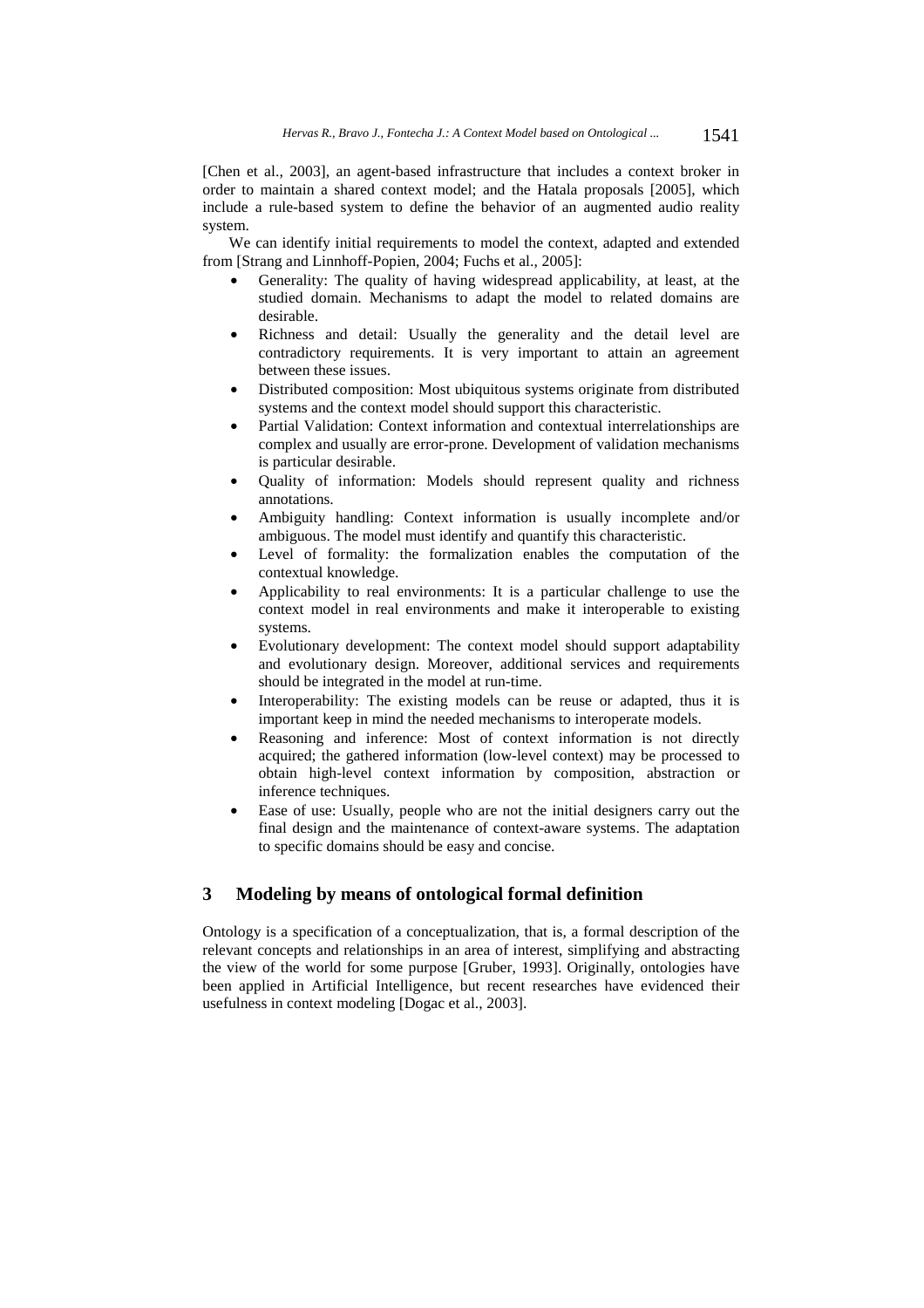#### 1542 *Hervas R., Bravo J., Fontecha J.: A Context Model based on Ontological ...*

An Ontology can be specified through several formal mechanisms. In a simple view, we can represent ontological concepts using basic modeling languages such as entity-relationship model. Otherwise, frame-based languages allow the definition of concepts and relationships. Expressive alternatives are logic-based models, for example First-order Logic, which allow the specification of concepts, relationships and restrictions. The challenge is the agreement between expressiveness and computability.

The use of ontologies in Ambient Intelligence brings forward several benefits and additional functionalities. However, the usual application of ontologies is in the human knowledge sharing, without a formal computational representation and management. Ontologies formalization is the first step for exploiting the benefits of this kind of formal conceptualization.

Analyzing and extending several surveys [Chen et al., 2003; Gruninger and Lee, 2002; Wang et al., 2004] we can identify significant benefits and functionalities of ontology-powered modeling:

- The ontology development expressed in formal languages provides a means for explicit knowledge representation. In general, ontologies are a powerful mechanism for structuring, organizing and reusing knowledge.
- Ontologies have the expressive power for acquiring context from diverse and heterogeneous sources (for example, sensed context, repositories and user inputs)
- It is possible to apply reasoning and inference mechanisms by means of explicit representation of semantics, reducing inconsistencies and generating additional context.
- Ontologies enable the interoperability among models or specific domain vocabularies. Besides, heterogeneous systems can define the semantics of shared concepts, and in this way, work together.
- Pervasive environments comprise technologies and services, ontologies may reduce the difficulties related to the technological diversity, reducing the adaptation effort and increasing the element reuse.
- Ontologies allow and simplify the communication among humans, computational systems, and also, between humans and systems.
- Ontologies enable the selectively access subsets of large amount of maintained context. Mechanisms to represent the expressivity of the queries about context elements, including queries made by humans as well as agents and systems, are also important.
- Proactivity in context-aware system is improved by ontologies. It is possible to define smart behaviors of the environment entities depending on the context situation.
- Ontology-powered models may reduce the cost of implementing and maintaining the context model, for example, reducing needs of redundant sensors or automating the deleting of obsolete or erroneous sensor measures and context individuals.
- Ontologies may enable the detection of inconsistencies and, even, resolve them through historical information or combining another valid context data.
- Ontologies facilitate the dynamic and spontaneous entities discovery.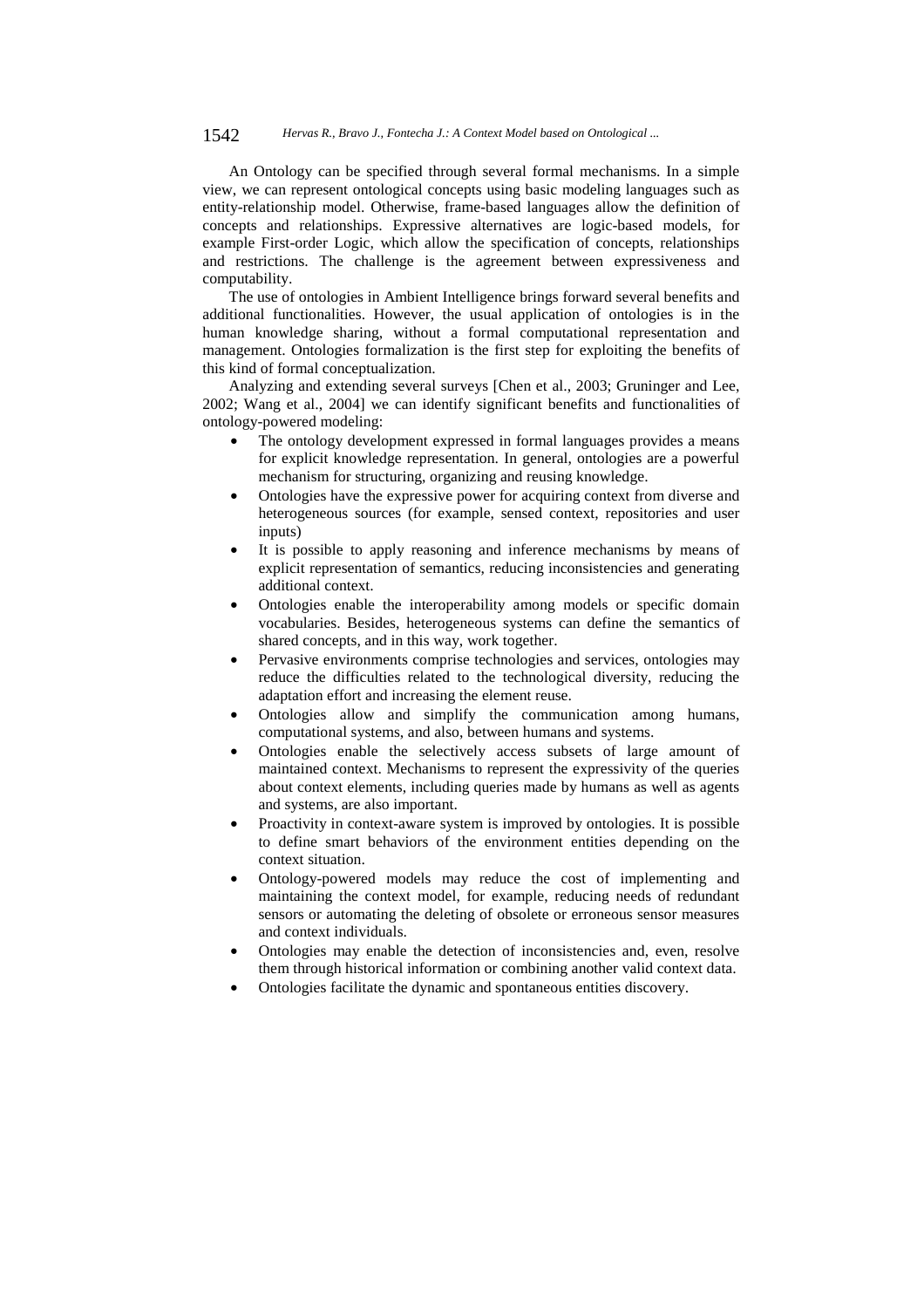Focusing on the balance between expressiveness and computability, Semantic Web languages provide mechanisms to achieve this objective and consequently enable a formal knowledge representation that enhance the capabilities of model computational processing, its adaptability, and even promote their massive use.

In general, the adaptation of Semantic Web principles to pervasive environments offers important benefits. The representation of context, in particular by means of Semantic Web languages can provide a richness and unambiguous definition of relevant concepts in the environment domain. The architecture of the Semantic Web is built upon a set of languages and technologies. The syntax is provided by XML. The mechanism to represent information about resources is known as Resource Description Framework (RDF) and the taxonomical organization is enabled using the RDF Schema. Web Ontology Language (OWL) extends RDFS by including more expressive constructors to describe the semantics of the elements. Finally, SPARQL is a query language to retrieve information from web data sources. [Section 4] focuses on the proposed model defined by OWL.

## **4 Our proposal: A generic and adaptable context model**

Context is a broad, inaccurate and non-delimited concept. Several definitions have been proposed to Context in the Computation Area. Moreover, the main elements of the context are neither well defined nor delimited. Dey and Mankoff [2005], focusing on the context acquired through sensors, identify four categories of context information: identity, location, activity and time. Gross and Specht [2001] define the 4 dimensions of the context, another proposed classification: location, identity, time and environment. Thevenin and Coutaz [1999], on their side, set three main elements: user, platform and environment.



*Figure 1: Upper-level context level* 

We propose a user-centered classification compounded by the own user, environment, devices and services, as shown Figure 1. It seeks a more general classification. Location, identity, activity and time are properties of our main elements, in an upper-abstraction level (called meta-context). Platform, system and application are concepts embedded on the service element but defined from the user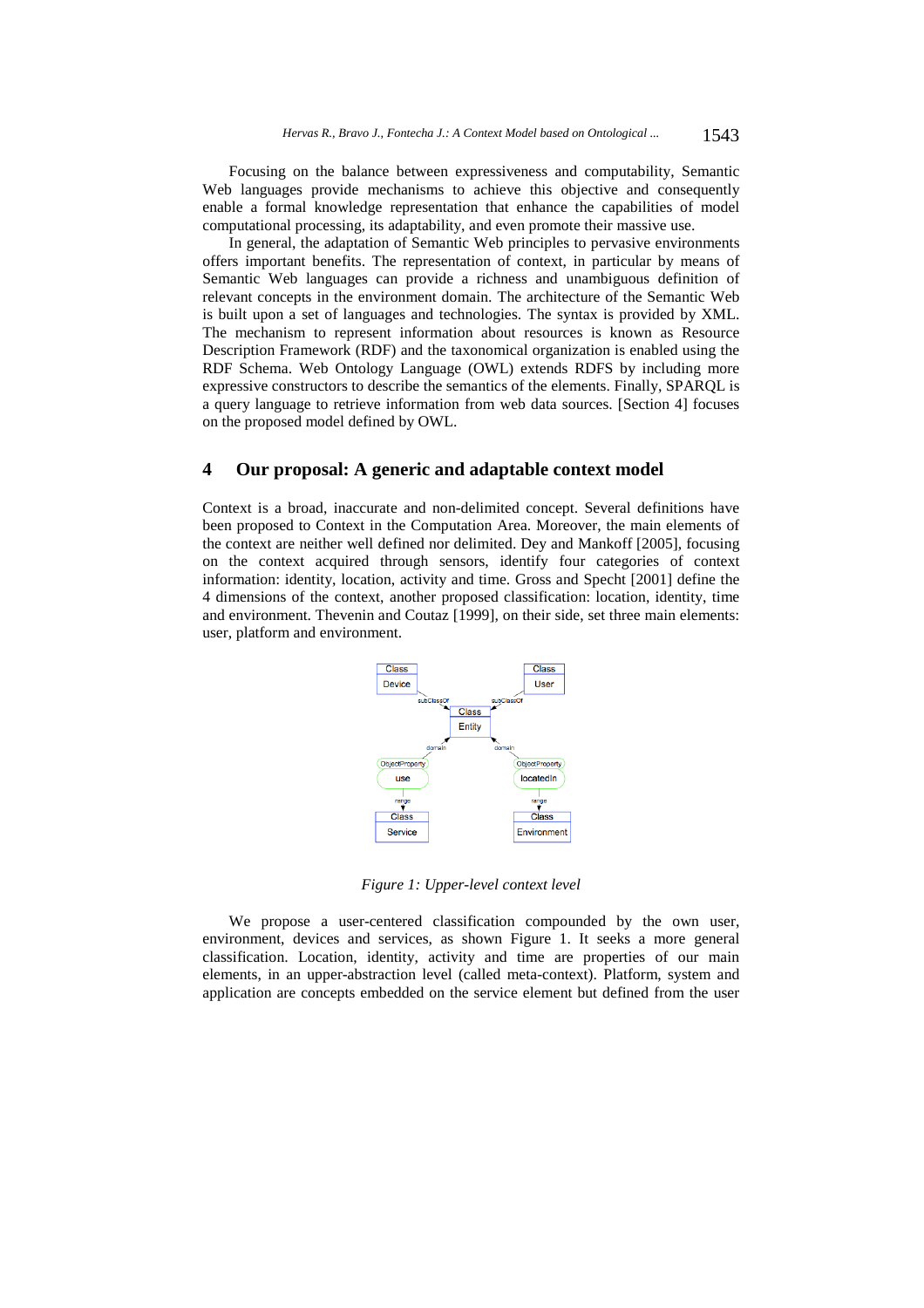view. The smart environment offers services to the users through devices and using one or several applications, platforms and systems, transparently.

As we introduce previously, context can be analyzed from the perspective of the 5 Ws Theory, a journalism principle that is regarded as basics in information gathering. Brooks [2003] proposed the adaptation of the 5 Ws theory in the design of contextaware systems. Following this proposal, we present a two-dimensional taxonomy of context elements. The first dimension is compounded by the four main categories of context: user, environment, device and service. The second one is based on the 5 Ws theory. Table 1 describes the proposed taxonomy.

| <b>Categories</b> | What $(W1)$     | Who $(W2)$     | Where(W3)       | When (W4)       | Why $(W5)$     |
|-------------------|-----------------|----------------|-----------------|-----------------|----------------|
| Users $(U)$       | What<br>user    | Detailed       | Where<br>the    | When<br>the     | Why<br>the     |
|                   | and what he     | profile<br>and | users<br>are    | user perform    | user is doing  |
|                   | is doing        | social         | and perform     | tasks           | something at   |
|                   |                 | relationships  | their tasks     |                 | this place     |
| <b>Environme</b>  | What            | What<br>kind   | Where<br>the    | When<br>the     | Why the en-    |
| nt                | environment     | of users are   | objects<br>are  | objects<br>are  | vironment is   |
| (E)               | what<br>and     | the<br>in      | placed          | available       | organized in   |
|                   | objects are.    | environment    |                 |                 | this way       |
| Service (S)       | What            | Who<br>uses    | Where<br>the    | When<br>the     | Why<br>these   |
|                   | services<br>are | these          | services<br>are | services<br>are | service<br>are |
|                   | offered         | services       | offered<br>and  | offered<br>and  | offered<br>and |
|                   |                 |                | used            | used            | used           |
| Devices $(D)$     | What            | Who use the    | Where           | When            | Why<br>the     |
|                   | devices<br>are  | devices        | devices<br>are  | devices<br>are  | devices<br>are |
|                   | available       |                | placed          | available       | included       |
|                   |                 |                |                 | and used        |                |

*Table 1: Two-Dimensional Context Taxonomy* 

#### **4.1 User Model**

Traditionally, user modeling has been defined together with application design, making difficult to distinguish between user and application concepts. General endeavor has been improving user models instead of reusability and generalization. However, some proposals have contributed on the formalization of user models. For example, Finin [1989] designed GUMS, a general architecture of a domain independent system for building and maintaining term models of individual users. GUMS architecture enables the development of more-complex systems, for example UMT [Brajnik and Tasso, 1994], which includes mechanisms for inconsistency resolution, PROTUM [Vergara, 1994], including complex stereotypes or Toolkit UM [Kay, 1995]. More recently, efforts to make user models general and interoperable continue. For example, Gumo [Heckmann at el., 2005] is a generic OWL ontology for uniform interpretation of user models.The problem appears when these systems work with diverse and heterogeneous applications because they are not designed as a model server [Kobsa, 2001], appearing problems of redundancy, concurrent access, security and consistency.

User modeling in Ambient Intelligence must support additional requisites concerning it broadness and dynamism: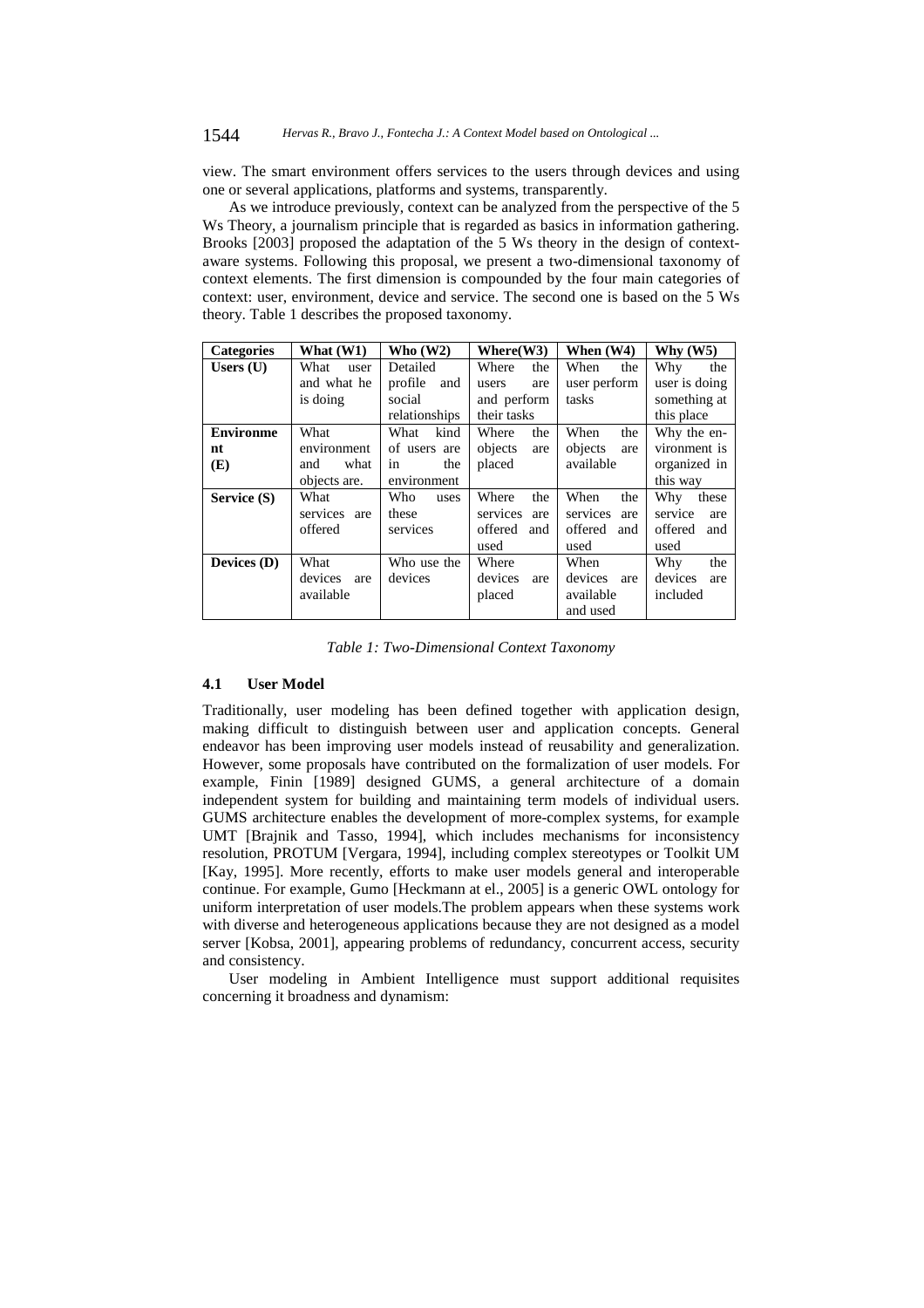- Ambiguity solving: usually, few user model data is acquired from environment sensors or devices and may be untrustworthy.
- Privacy and feedback (Scrutability): context-aware systems update user information depending on the user's situation. It is important to enable mechanisms to the user to supervise and modify personal information.
- Model formalization: most of user models have been conceived to improve the design phase of applications and are focused on expressive graphical representations. This kind of user model is unsuitable to be computable.
- Model generalization: user model should support diverse usage purposes. This fact brings us reutilization and adaptation mechanisms.
- Personal information embodying: pervasive environments usually associate personal information of the user through personal devices (for example, into the mobile phone and RFID tags). This information must be acquired and be incorporated in the user model as valid instances.
- Launching: in Ambient Intelligence, system startup is a critical issue. Pervasive environments are, by nature, highly dynamic and user model must support the spontaneous incorporation of new users, at run-time.



*Figure 2: The User Model Ontology: a simplified view.* 

Figure 2 shows a summary of the user ontology. The user model has been designed for asking three basic questions: What are the user characteristics? What the user want to do? and What is the user doing?. The answers to these questions belong to the three main parts of the user model. First, the static characteristics of users have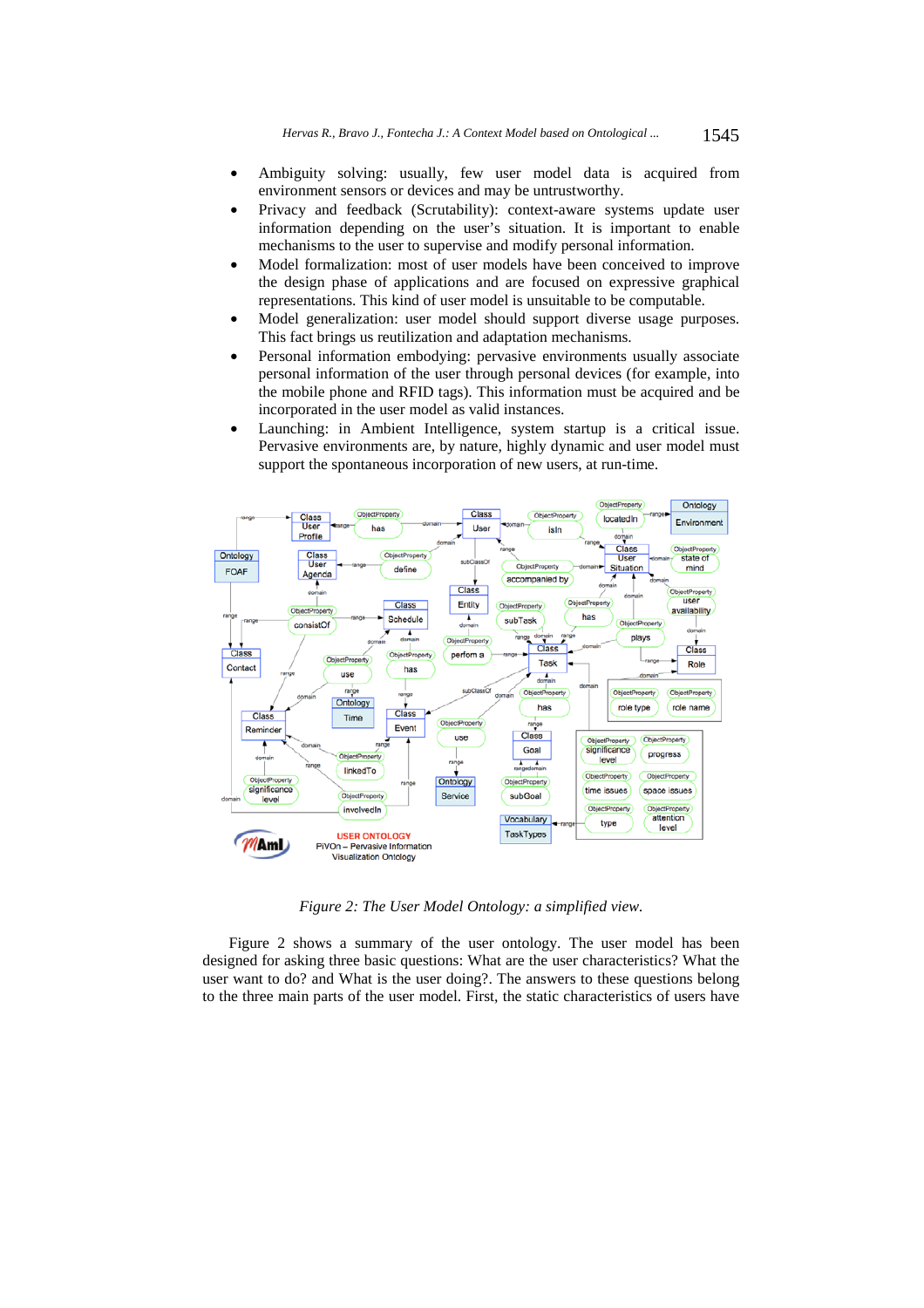been described in the User Profile. It includes personal data, interests, affiliations, etc. All this information is not invariable but it either changes frequently. The second part includes the activity planning and it is called User Agenda. The activity granularity is not imposed; fleeting actions as well as long-time activities can be instanced. Finally, the user's situation is modeled including the dynamic and circumstantial issues of the user, for example the accompanists, the user location, and the current task and goals.

## **4.2 Device Model**

Typically, intelligent environments include software and hardware elements that enable specific functionalities and general services altogether. The environment must support spontaneous inclusion of new devices, acquiring their characteristics and upgrading the global device information. In order to achieve this requirement, a common framework between the general context model and the devices is necessary, i.e. an expressive language to enable the communication, dynamically and automatically.

Advances in ontological languages improve the description of device characteristics, associating semantics and enabling mechanisms for sharing profiles. Concretely, formal ontological languages like OWL allow the hierarchical and independent conceptualization to enable reuse and sharing of device information.

There are few ontological proposals in device modeling but, usually, they are focused on specific kind of devices. For example, UAProf <sup>1</sup>specification is concerned with capturing information for wireless devices or FIPA Device Ontology<sup>2</sup> that intends to be general but offers low-expressiveness in peripheral device descriptions. There are also some examples of generic device models [Bandara et al., 2004; Chakraborty et al., 2001; Lopez de Ipiña et al., 2006; Garcia-Herranz et al., 2008] that include mechanisms for gathering device descriptions. However, these device models include information about location and services, making difficult the model reuse or adaptation in different domains.

Our device model proposal is shown in Figure 3 and describes the follow issues:

- Definition of relationships between the device model and the service and user ontologies, keeping the independency to maximize the knowledge sharing with external systems.
- Conceptualization of device status, defining general properties (for example the device availability and its location based on the environment model) and enabling the specialization of the status depending on the device peculiarities.
- Dependencies and relationships between devices, for example, the compatibility level, devices that delegate to others, and linking associations.
- Taxonomical organization: our proposal difference four types of devices: sensors, actuators, autonomous devices and dependent devices.
- Software and hardware profiles. We define the general characteristics explicitly and, once again, including mechanisms based on OWL to enable the model specialization.

l

<sup>1</sup> http://www.mobilemultimedia.be/en/uaprof/

<sup>&</sup>lt;sup>2</sup> http://www.fipa.org/specs/fipa00086/XC00086C.html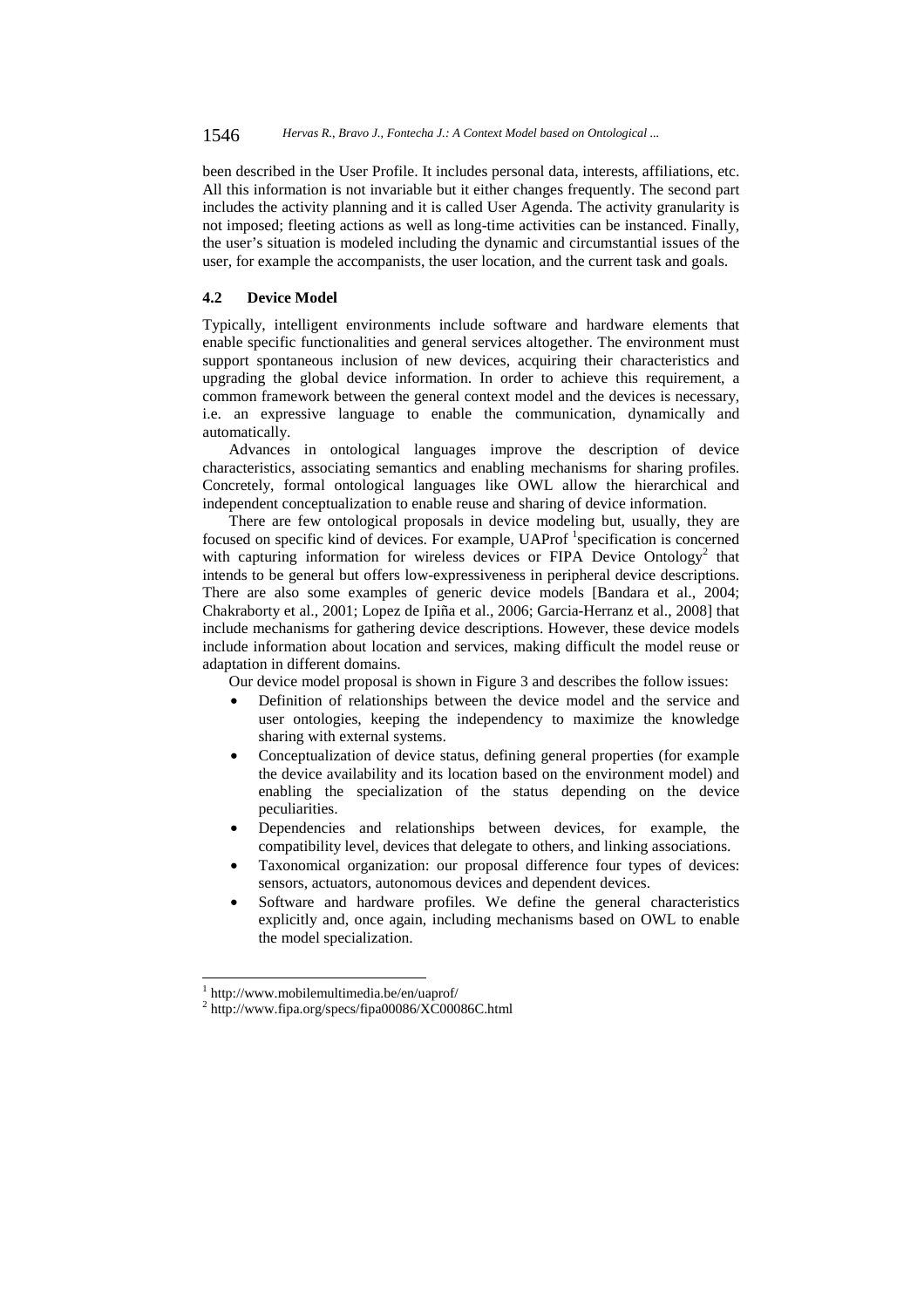

*Figure 3: The Device Model Ontology: a simplified view.* 

## **4.3 Environment Model**

Environment is a physical space organized in a specific way that includes inanimate objects and users. Scientific bibliography gathers several environment models although usually they are excessively linked with specific domains. For example, the environment model of the Intellibadge project [Cox et al., 2003] and the Bravo [2006] proposals are focused on conference spaces. There are environment model proposals designed through ontological languages that attempt to be widespread applied. The CONON [Wang et al., 2004] project and COBRA [Chen et al., 2004] architecture offers an interesting vision of environment models using formal knowledge representation based on ontologies. However, the limited taxonomical organization and the borderline ambiguity between environment model and the user, device and services ontologies, made us to define another formal model.

Our environment ontology is related to the rest of context model through the *Entity* class, the mother class of the *User* and *Device* entities. The ontology has been designed upon a taxonomical organization of spaces and following a premise of generality to be applied in multiple domains. Consequently, the detail level is low and it is necessary to adapt the model to the peculiarities of each environment.

Moreover, pervasive environments may support context-awareness systems that endow inanimate objects with computational significance. Consequently, it is very important to describe objects in the context-model, by associating information to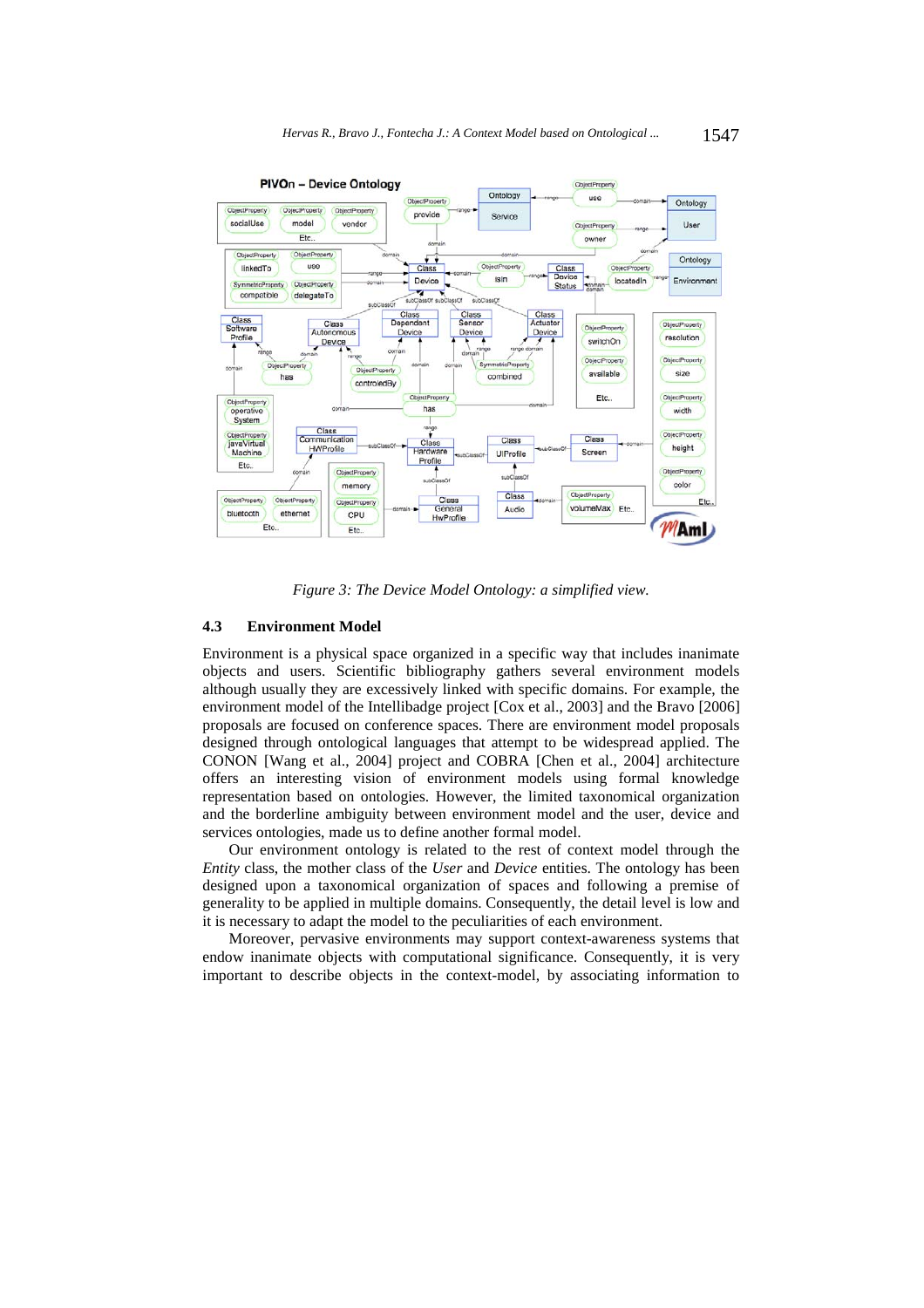#### 1548 *Hervas R., Bravo J., Fontecha J.: A Context Model based on Ontological ...*

them. Our model, besides modeling the objects, describes their physical organization. A simplified graphical representation is shown in Figure 4.



*Figure 4: Environment Model Ontology: a simplified view.* 

#### **4.4 Service Model**

As we said previously, our context model has been designed from a generic perspective, including general aspects involved in smart environments and following a user-centered perspective. The set of available services is huge, and it is necessary to define an ontological model for each kind of service. The model infrastructure enables the taxonomical organization and mechanisms to integrate a specific service models to the above-described context-model. [Section 4.4.1] describes the concepts used for the information visualization services that offer adaptive content to the users depending on their profiles and contextual situation. Moreover, the design effort required to apply the context-awareness infrastructure to this particular service has been analyzed and illustrated through a specific prototype.

### **4.4.1 Visualization Services**

Information visualization is a multi-disciplinary area, so it is hard to construct an ontological representation for it. For this reason, we have identified several important concepts, classifying them according to the criteria for constructing a taxonomy [Hervas et al. 2008] that guides the process of building the correspondent ontology. As a result, we have organized the ontology elements as follows:

Relationship between visualization and relevant elements of the context: visualization process should not be limited to the visual data representation,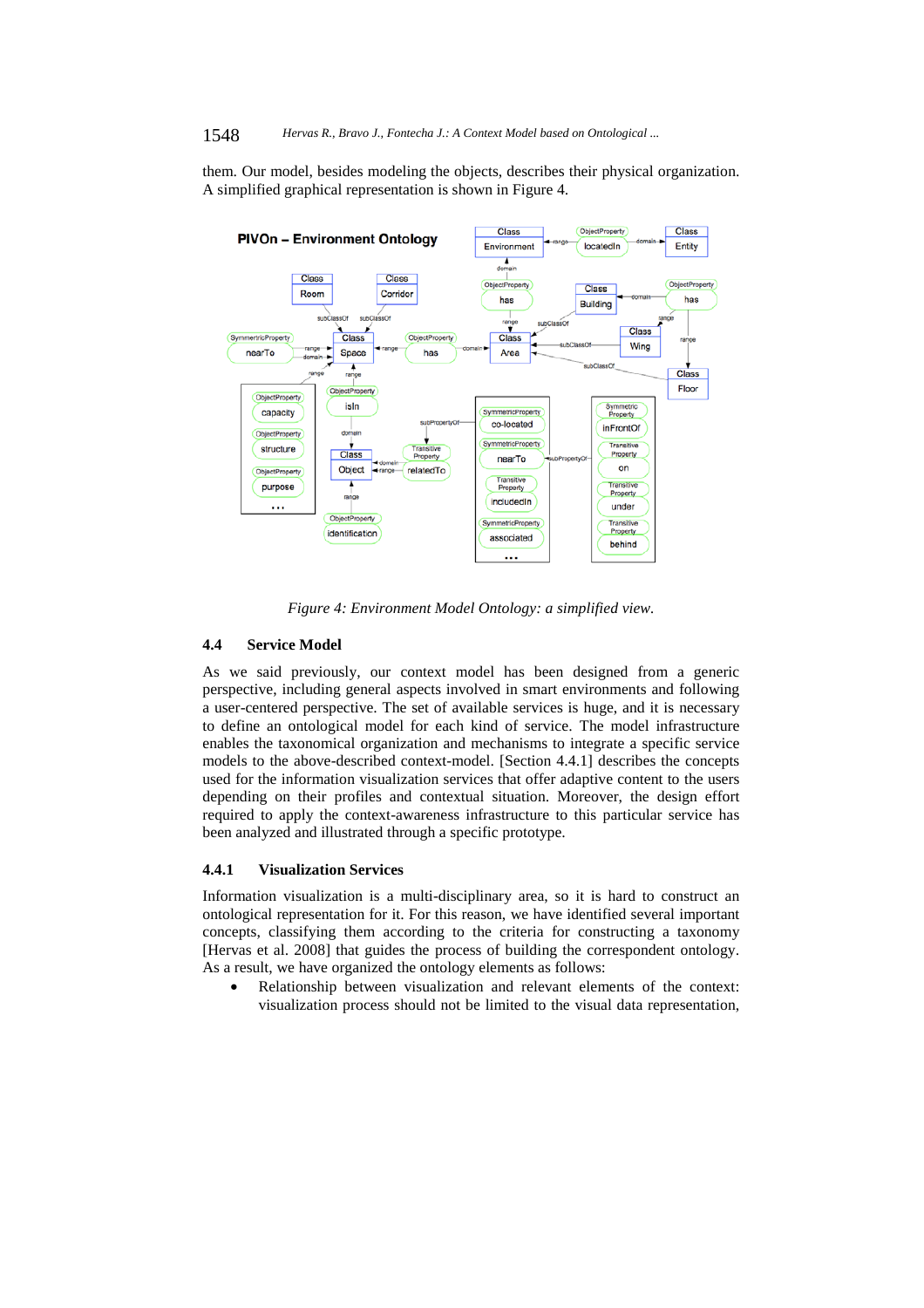but should rather be understood as a service offered to one or more users with specific characteristics and capabilities, all immersed in an environment, and presented through devices with different features and functionalities.

- Metaphors and patterns: the way in which information is presented should facilitate rapid compression and synthesis, making use of design principles based on human perception and cognition. One way to achieve these principles is through patterns.
- Visualization pipeline: the model represents important elements involved in the visual mapping. Data sets are transformed into one or more visual representations, which are chosen, along with associated methods or interaction techniques.
- Methods and interaction paradigms: it is possible to interact with the visualization service by many different paradigms and techniques. The model has to represent these two features for providing the needed mechanisms to offer consistent information according to the devices that interact with the environment. Displays and other devices can be involved in the interaction processes through pointers, infrared sensors, RFID or NFC devices, among others.
- Structure and characteristics of the view: information is not usually displayed in isolation. On the one hand, visualization devices have graphical capabilities for displaying various types of contents at once. Moreover, providing a set of related contents makes the knowledge transmission easier and provides more information than the separated addition of all the considered contents.
- Social issues: visualization can be optimized depending on social user groups. At this point, we can observe the relationship between this model and the user model. The latter represents the relationships in the group, specifying the objectives and tasks, individual or grouped. Moreover, the user model reflects the fact that the individual users or groups can be located at the same place or in different places.
- Data characteristics: again, talking about the process of transforming the data sets to their visual representation, studying the data characteristics can improve the process: data source, type, data structure, expiration, truth and importance.
- Scalability: the amount of information required could be reduced by increasing the number of views and, therefore, growing the interactions. There are various techniques for information scalability. Some examples are zooming, paging, filtering, latency and scalability of complexity.

Figure 5 shows a simplified view of the information visualization ontology that represents the described-above issues.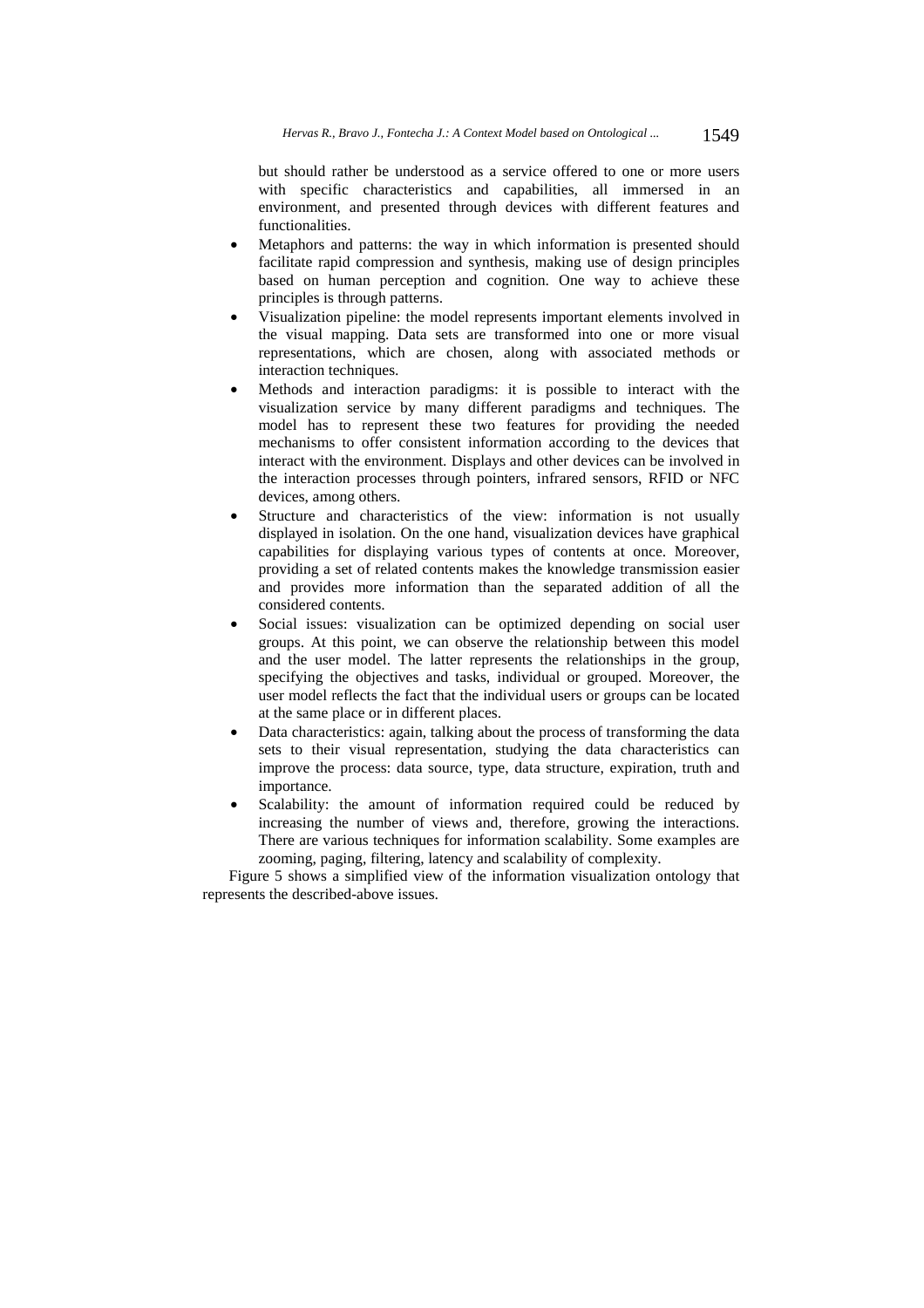

*Figure 5: Information Visualization Ontology: a simplified representation.* 

#### **4.4.2 Prototype: academic conference scenario.**

Academic or scientific conferences are events compounded by activities whose participants have similar needs. Visualization services can be enabled to offer personalized information proactively. This prototype helped conference participants during the UCAMI, DCAI and IWPACBB Symposiums. Several information points were installed in the environment, including tactile screens and Near Field Communication readers to identify users.

The launched visualization services [see Fig. 6] had several functionalities:

- Access to personal information: users can access their profile and relevant personal documents (presentations and papers).
- Position maps: location-based service to offer itineraries to find relevant places.
- General information: the service matches time-awareness, schedule information and the user profile to offer personalized activities and events at the right time.
- Social issues: the system includes a service to locate users having similar scientific profiles in the environment. In this way, the social relationships were fostered.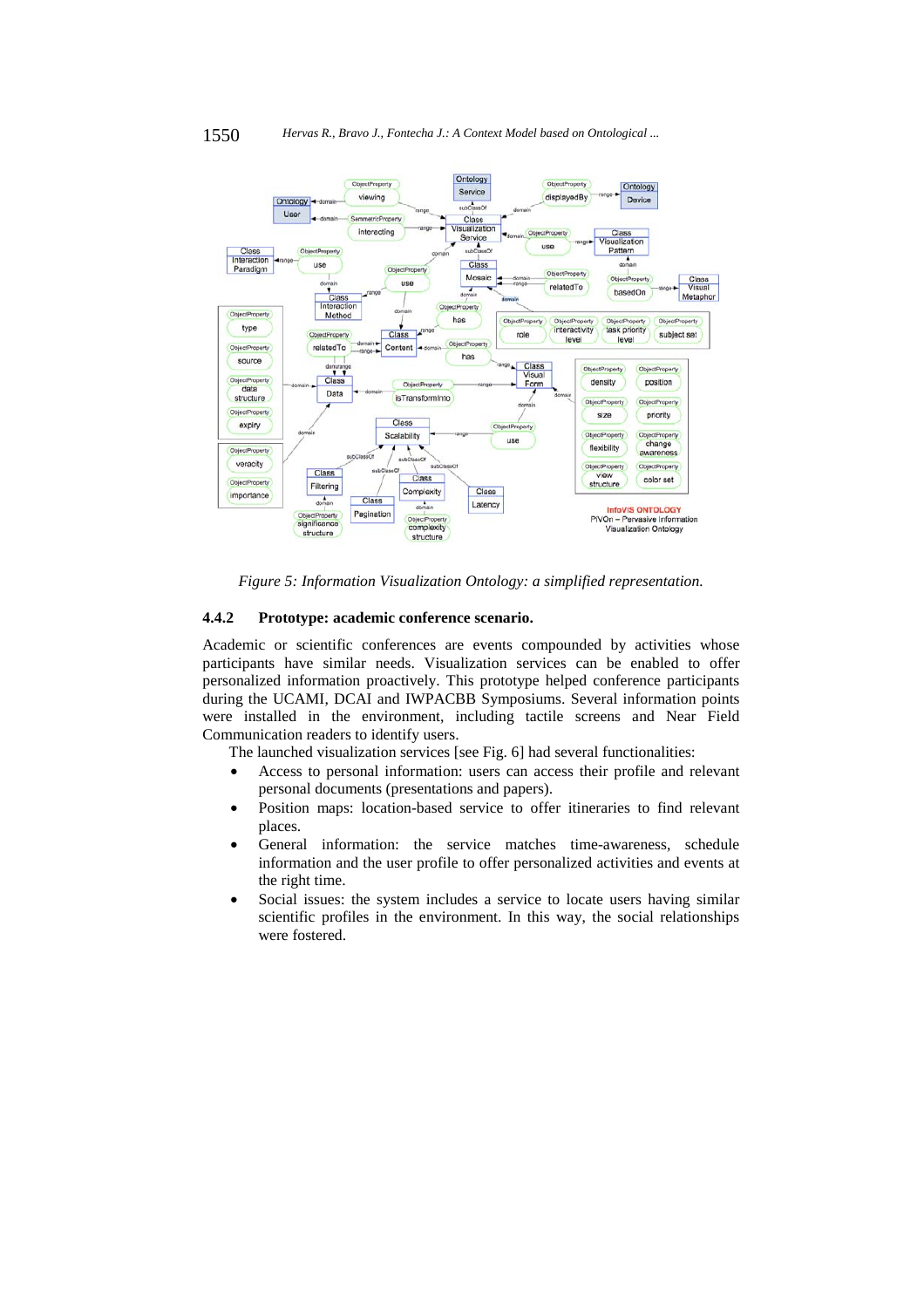

*Figure 6: Information visualization service views.* 

The proposed context model supports this visualization service. The context model is generic enough to represent the concepts involved in the scenario. However, this model generality makes necessary a specialization process that includes the domain-specific concepts. For example, the proposed context model includes, among others, the following classes: *User*, *Document* and *Event*. From these concepts, several classes have been included to describe the needs of the scenario, concretely, the *Topic* and *Paper* classes and the *author*, *userTopic*, *docTopic*, *paperTopic* and *paperSesion* properties. Figure 7 (left) shows these elements. Moreover, the device ontology has been specialized by including the hardware elements involved in the scenario (Figure 7, right).



*Figure 7: Specializations of the information visualization ontology.* 

An important functionality associated with the formal representation of context model is the inference mechanisms. The OWL context model enables reasoning engines based on description logics in order to endow the context-aware architecture with inference capabilities. Languages based on the description logics foundations allow us to apply the language semantics to obtain new information from previous information. Moreover, it is possible to combine description logics with rule-based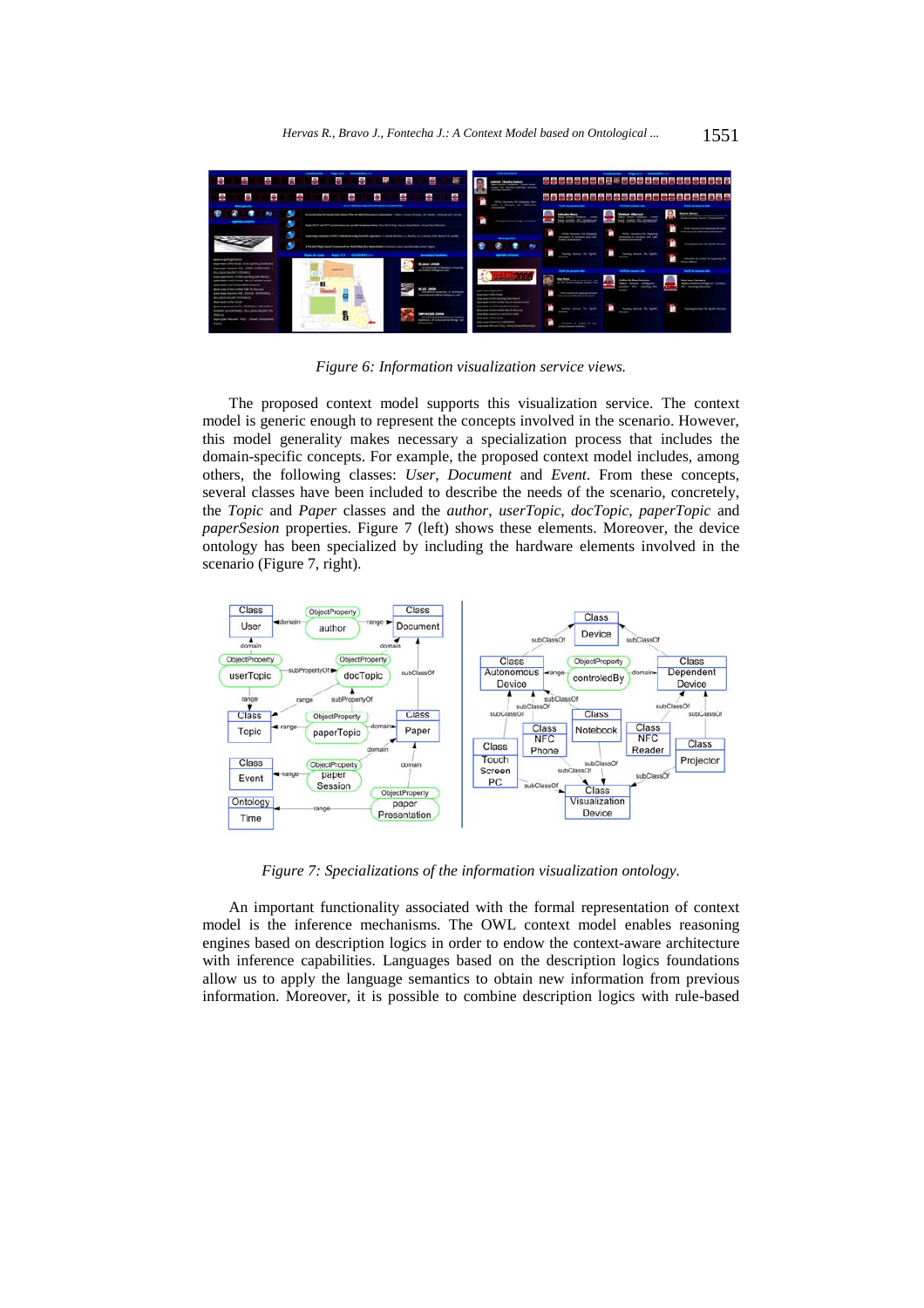systems to improve reasoning capabilities. Furthermore, reasoning techniques enable the definition of consistency rules, reducing the ambiguity in the context information, and thus maintaining and improving the information quality. The conference prototype defines several SWRL rules to adapt the system behavior to the situation changes. This language extends the semantics of the OWL axioms and follows the antecedent-consequent schema. Both the antecedent and consequent may be formed by a set of atoms that can be class descriptions, data ranges and model properties. Moreover, SWRL define several built-in operators (comparisons, math, Booleans, string and time operations). Concretely, Listing 1 shows some of these rules. First rule models the fact that a user identified by NFC and who is author of a paper to be presented in the near future, has consequently, the role of speaker. Second rule determines that a user must be notified when an interesting activity (based on his/her profile) is going to start. Finally, third rule enables personalized information retrieval based on user and document topics.

```
//Rule 1 
LoginNFC(?x) & userIdNFC(?y,?x) & Paper(?p) & 
author(?p,?y) & paperPresentation(?p,"nfut") 
⇒ userRole(?y,"speaker") 
//Rule 2 
paperTopic (?p, ?y) & paperPresentation (?p, ?t) & 
closer (?t, "now") & userTopic(?x, ?y) 
⇒ Reminder(?r) & UserAgenda (?a) & consitOf 
(?a, ?r) & define (?x, ?a) 
//Rule 3 
Content (?c) interacting(?x, ?c) & VisualForm (?v) & 
has (?c, ?v) & Data (?d) & isTransformInto (?d, ?v) 
& paper (?p) & source (?d, ?p) & paperTopic (?p, ?t) 
⇒ userTopic (?x, ?t)
```
*List 1: Inference rules to personalize the service behavior.* 

This section summarizes the relevant characteristics of the developed prototypes; however the scope of this manuscript is presenting the more theoretical issues of the ontological context model. Additional details of prototyped visualization services are provided in previous works [Bravo et al., 2006][Hervás et al. 2009].

## **5 Conclusions**

In this paper we present a survey on context models and knowledge representation techniques to formalize these models. The classifications and taxonomies of the context elements have been analyzed and a general taxonomy has been proposed based on two dimensions, the Five W's theory and the four general elements: users, services, devices and environment. This was the starting point to define our context model, compounded by four ontologies.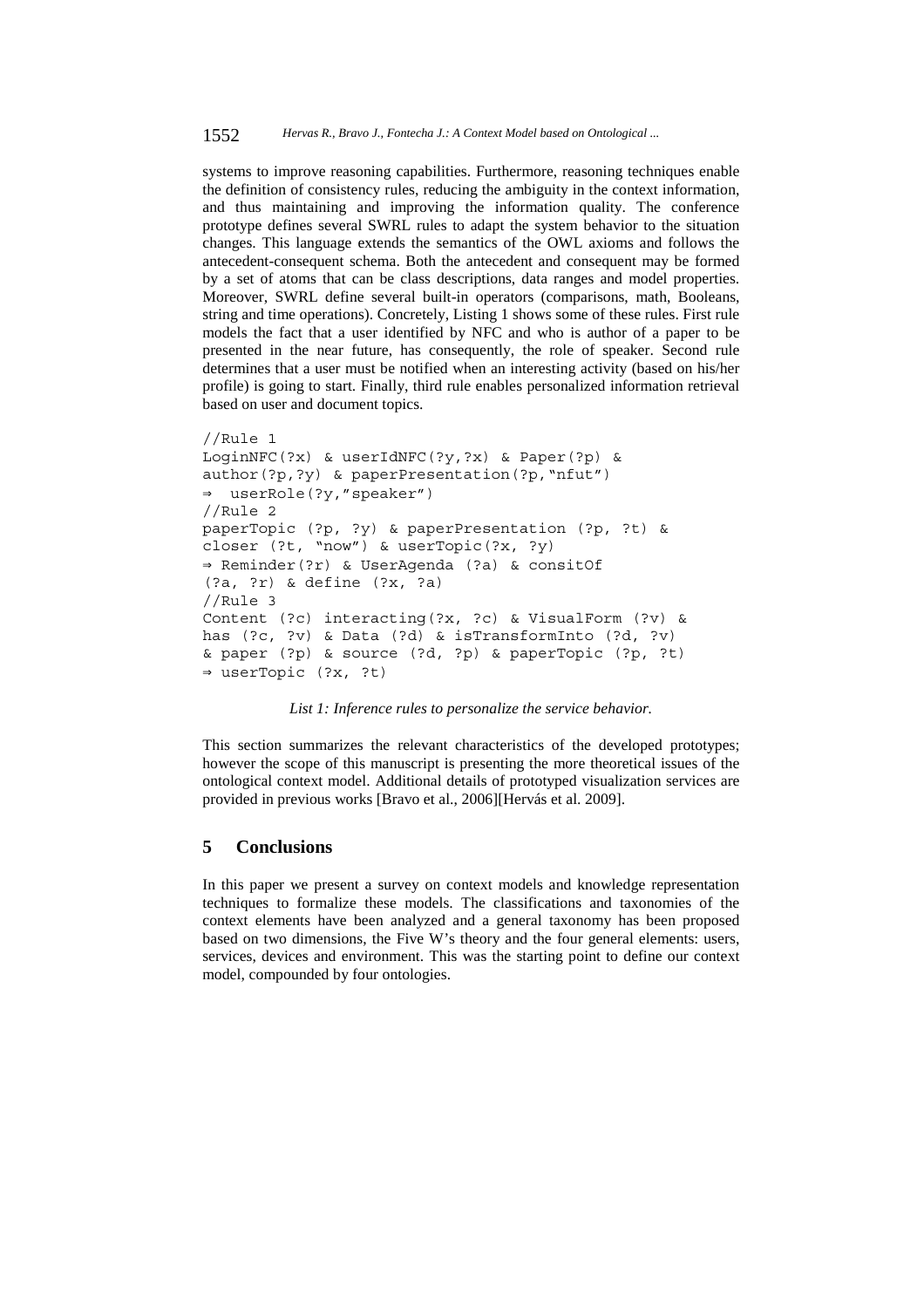The ontology formalization has been carried out by the Semantic Web languages due to the balance between expressiveness and computability offered by OWL. User models, device ontologies and environment formal description have been analyzed from the scientific bibliography. From this study, we have proposed a generic context model that includes relevant common concepts. Moreover, the model includes a sufficient detail level to apply the ontologies to multiple domains related to Ambient Intelligence. In the other hand, visualization information issues have been identified and transformed into ontological classes and properties. This formal model enables a proactive and interoperable behavior of visualization services.

The benefits of this kind of formal knowledge representation have been exemplified by a specific prototype for academic conference scenarios. The prototype includes personalized and context-powered services enhanced by reasoning techniques through inference rules.

As a summary, we propose and apply a generic context model powered by formal ontological representation techniques, balancing opposite concepts: expressiveness and computability on the one hand, and generality and detail level on the other hand. Focusing on this second issue, the described prototype reuses up to 74% of elements included in our context model. Moreover, the specialization process has ensured the definition of 24 new ontological elements, 7% of the whole model. Similar values have been obtained in the model adaptation to other scenarios, such as mobile patient monitoring and nursing daily task support.

#### **Acknowledgements**

This work has been financed by PII1I09-0123-27 and HITO-09-50 projects from *Junta de Comunidades de Castilla-La Mancha*, and by the TIN2009-14406-C05-03 project from the *Ministerio de Ciencia e Innovación* (Spain)

## **References**

[Bandara et al., 2004] Bandara, A., Payne, T. R., Roure, D. d., Clemo, G.: An ontological framework for semantic description of devices, In Proc of The Semantic Web, 2004.

[Brajnik and Tasso, 1994] Brajnik, G., Tasso, C.: A Shell for Developing Non-monotonic User Modeling Systems, International Journal of Human-Computer Studies, 40(1), pp. 31-62, 1994.

[Bravo et al., 2006] Bravo, J., Hervas, R., Sánchez, I., Chavira, G., Nava, W. Visualization Services in a Conference Context: An approach by RFID Technology, Journal of Universal Computer Science. 12(3), pp. 270-283, 2006.

[Brooks, 2003] Brooks, K.: The Context Quintet: narrative elements applied to Context Awareness, In Proc. Int. Conf. on Human Computer Interaction, 2003.

[Chakraborty et al., 2001] Chakraborty, D., Perich, F., Avancha, S., Joshi, A.: DReggie: Semantic Service Discovery for M-Commerce Applications. In Proc. of Workshop on Reliable and Secure Applications in Mobile Environment, Symposium on Reliable Distributed Systems, 2001.

[Chen et al., 2003] Chen, H., Finin, T., Joshi, A.: Semantic Web in a pervasive context-aware architecture, In Proc. of Workshop on Ontologies and Distributed Systems, 2003.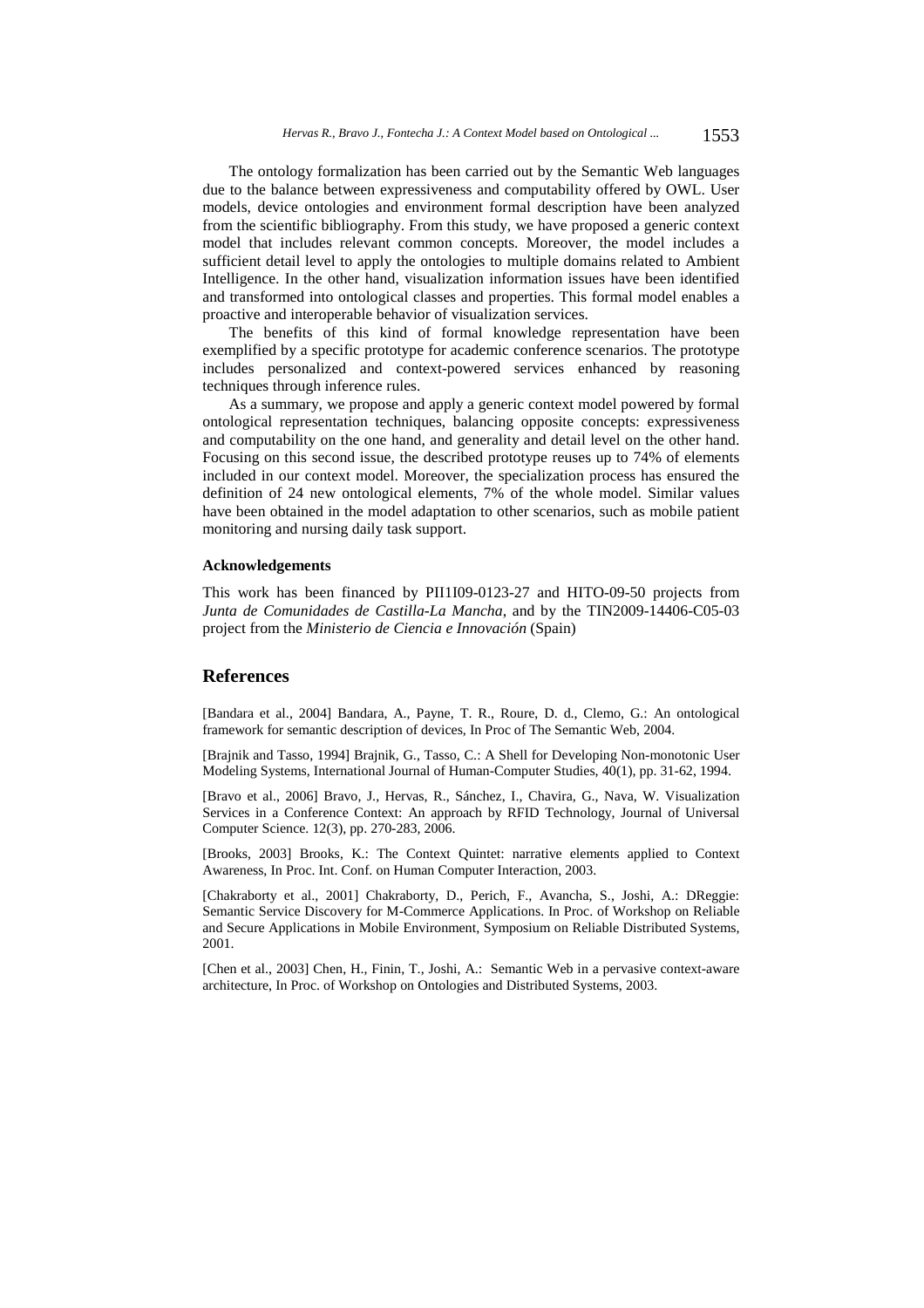[Chen et al, 2004] Chen, H., Perich, F., Finin, T., Joshi, A.: SOUPA: Standard Ontology for Ubiquitous and Pervasive Applications, In Proc. Int. Conf. on Mobile and Ubiquitous Systems: Networking and Services, 2004.

[Cox et al., 2003] Cox, D., Kindratenko, V., Pointer, D.: IntelliBadge: Towards Providing Location-Aware Value-Added Services at Academic Conferences, In Proc. of Ubiquitous Computing, 2003.

[Daniele et al. 2007] Daniele, L., Dockhorn Costa, P., Ferreira Pires, L.: Towards a rule-based approach for context-aware applications, In Proc. Open European Summer School and IFIP TC6.6 Workshop, pp. 33–43, 2007.

[Desmet et al., 2007] Desmet, B., Vallejos, J., Costanza, P., Meuter, W.D., D'Hondt, T.:. Context- oriented domain analysis, In Proc. Int. and Interdisciplinary Conf. on Modeling and Using Context, pp. 178–191, 2007.

[Dey and Abowd, 2000] Dey, A.K., Abowd, G.: The Context Toolkit: Aiding the Development of Context-Aware Applications, In Proc. On Workshop on Software Engineering for Wearable and Pervasive Computing, 2000.

[Dey, 2001] Dey, A.: Understanding and Using Context, Personal and Ubiquitous Computing 5(1), pp. 4-7. 2001

[Dey and Mankoff, 2005] Dey, A. K., Mankoff, J.: Designing Mediation for Context-Aware Applications, ACM Transactions on Computer-Human Interaction, 12(1), pp. 53-80, 2005.

[Dogac et al., 2003] Dogac, A., Laleci, G., Kabak, Y.: Context Framework for Ambient Intelligence, In Proc. of eChallenges, 2003.

[D'Hondt and Jonckers, 2004] D'Hondt, M., Jonckers, V.: Hybrid aspects for weaving objectoriented functionality and rule-based knowledge, In Proc. Int. Conf. on Aspect-oriented Software Development, pp. 132–140, 2004.

[Finin, 1989] Finin, T.: GUMS: A General User Modeling Shell, In Kobsa, W. (Ed.), User Models in Dialog Systems, pp. 411-430. Berlin: Springer-Verlag, 1989.

[Fuchs et al., 2005] Fuchs, F., Hochstatter, I., Krause, M.: A Metamodel Approach to Context information, In Proc. of Pervasive Computing and Communications Workshops, 2005.

[García-Herranz , et al., 2008] García-Herranz, M., Haya, P.A., Esquivel, A., Montoro, G., Alamán, X. Easing the smart home: Semiautomatic adaptation in perceptive environments. Journal of Universal Computer Science, 14(9), pp. 1529–1544. 2008

[Grassi and Sindico, 2007] Grassi, V., Sindico, A.: Towards model driven design of servicebased context- aware applications, In Proc. Int. Workshop on Engineering of Software Services for Pervasive Environments pp. 69–74, 2007.

[Gross and Specht, 2001] Gross, T., Specht, M.: Awareness in Context-Aware Information Systems. Mensch and Computer, 5(8), pp. 173-182, 2001.

[Gruber, 1993] Gruber, T.R.: A Translation Approach to Portable Ontology Specifications, Academic Press, 1993.

[Gruninger and Lee, 2002] Gruninger, M., Lee, J.: Ontology Applications and Design, Communications of the ACM, 45(2), pp. 39-41, 2003

[Gu et al., 2004] Gu, T., Wang, X.H, Pung, H.K., Zhang, D.Q.: An Ontology-based Context Model in Intelligent Environments, In Proc. of Communication Networks and Distributed Systems Modeling and Simulation, 2004.